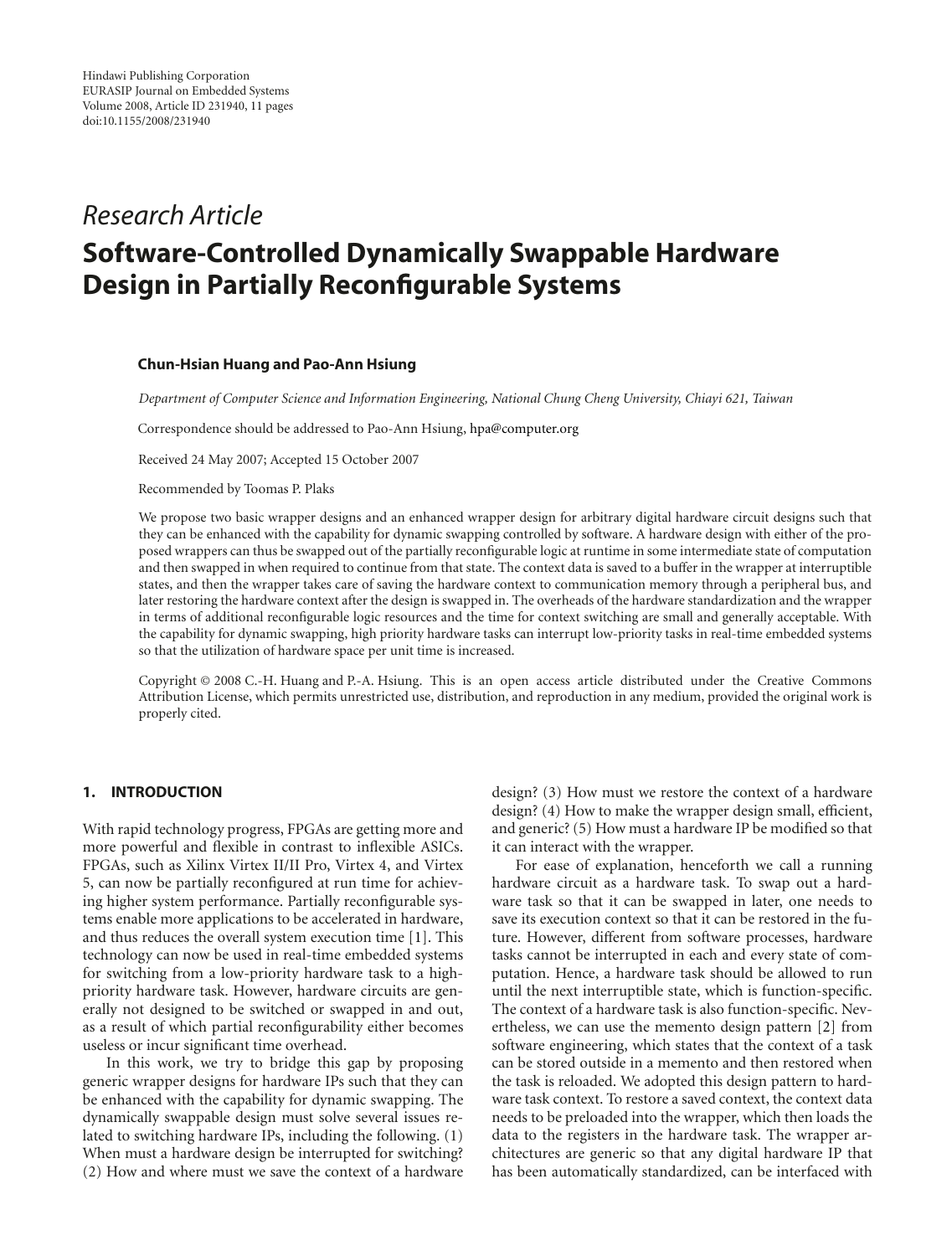it for dynamic swapping. The wrappers receive the software request signals through a task interface and then drive the appropriate signals to prepare the hardware task for swapping. However, the original hardware IP also needs to be enhanced so that it can interface with the wrapper, which we call *standardization*. The detailed descriptions of the wrappers and the hardware task modification are given in Section 4.

This work contributes to the state-of-the-art in the following ways.

- (1) *Generic Wrapper Designs*: these proposed generic wrapper designs can be used to interface with any standardized hardware IP, thus they are reusable and reduce IP development effort significantly. We propose three different wrapper designs to get higher performance and using lesser resources under different conditions.
- (2) *Swappable Hardware IP*: a hardware IP needs only to be enhanced slightly and interfaced with the wrappers for dynamic swapping.
- (3) *Better Real-Time Response*: compared to state-of-theart methods, our method saves hundreds of microseconds, which give better real-time response during the hardware-software scheduling in an operating system for reconfigurable systems.

This paper is organized as follows: Section 2 discusses related research work and compares them with our architecture. Section 3 describes the architecture of our target platform. The details of the dynamically swappable architecture are given in Section 4. A case study is used for illustrating how to make an unswappable DCT IP swappable in Section 5. We use six applications to demonstrate the validity and genericity of the architecture in Section 6. Finally, conclusions and future work are described in Section 7.

# **2. RELATED WORK**

For partially reconfigurable systems, dynamic switching or relocation of hardware designs has been investigated in several previous work, which can be categorized into two classes, namely *reconfiguration-based* [3, 4] and *design-based* [5, 6]. Reconfiguration-based dynamic hardware switching requires no change to the hardware design that is being switched because the context is saved and restored by accessing the configuration port such that state information are extracted from the readback data stream and restored by manipulating the bitstream that is configured into the logic. Design-based dynamic hardware switching needs a switching circuitry and enhanced register access structures for context saving and restoring.

The reconfiguration-based method requires readback support from the reconfigurable logic and deep knowledge of the reconfiguration process for tasks such as state extraction from the readback stream and manipulation of the bitstreams for context restoring. As a result, this method becomes technology-dependent and thus nonportable. Another drawback is the poor data efficiency because only a maximum of about 8% of the readback data actually contains state information but all data must be readback to extract the

state [4]. This data efficiency issue has been partially resolved in [3] through online state extraction and inclusion filters, but the readback time is still in the same order of magnitude as that of full data readback.

The design-based method is self-sufficient because all context switching tasks are taken care of by the hardware design itself through a switching circuitry and registers can be read out or preloaded by the switching circuitry. This method is thus technology-independent and data efficient. Only the required data are read out instead of the full data stream, which could be as large as 1,026 KB for the Xilinx Virtex II Pro XC2VP20-FF896 FPGA chip, requiring totally 20 milliseconds.

Our proposed method for dynamic hardware switching falls into the design-based category, however, we try to eliminate some of the deficiencies of this method, while retaining the advantages. Our method proposes two basic wrapper designs and an enhanced wrapper design with different standard interfaces such that any digital hardware design following the standard can be transformed automatically into dynamically switchable by interfacing with the wrappers. The proposed method can also be applied to a third-party hardware IP that was designed without following the standard, as long as we have the RTL model of the IP. Using our proposed method, we have thus not only retained the advantages of data efficiency and technology independence of design-based methods, but also acquired the advantage of reconfigurationbased methods, that is, minimal user design effort for making a hardware IP dynamically reconfigurable.

Another major contribution of this work is the design and implementation of the proposed dynamic reconfiguration framework for general hardware IPs, which most previous work in the design-based category has either delegated its implementation to future work directions [7, 8], or implemented it for application-specific cases such as the CAN-bus architecture for automobiles in [5], the hardware-software task relocation for a video decoder in [6], and the dynamic hardware-software partitioning for a DSP algorithm in [9].

Abstraction of tasks from its hardware or software implementation requires an operating system that can manage both software and hardware tasks. Such an *operating system for reconfigurable systems* (OS4RS) is an important infrastructure for successful dynamic reconfiguration. There have been several works in this regard [6, 10–13], though the actual implementations of such an OS4RS still lack generality and wide-acceptance.

# **3. DYNAMICALLY RECONFIGURABLE SYSTEMS**

A dynamically reconfigurable system is a hardware-software system which is capable of saving and restoring the context of any system task, as and when required by the scheduler, with possible relocation. A system task is a basic unit of execution in a system and can be executed preemptively either in hardware or software depending on whether we have a configurable bitstream or an executable code. If we have both implementations, a task could switch from hardware to software and vice versa provided the system infrastructure supports it [6]. In this work, we focus on how a general hardware IP can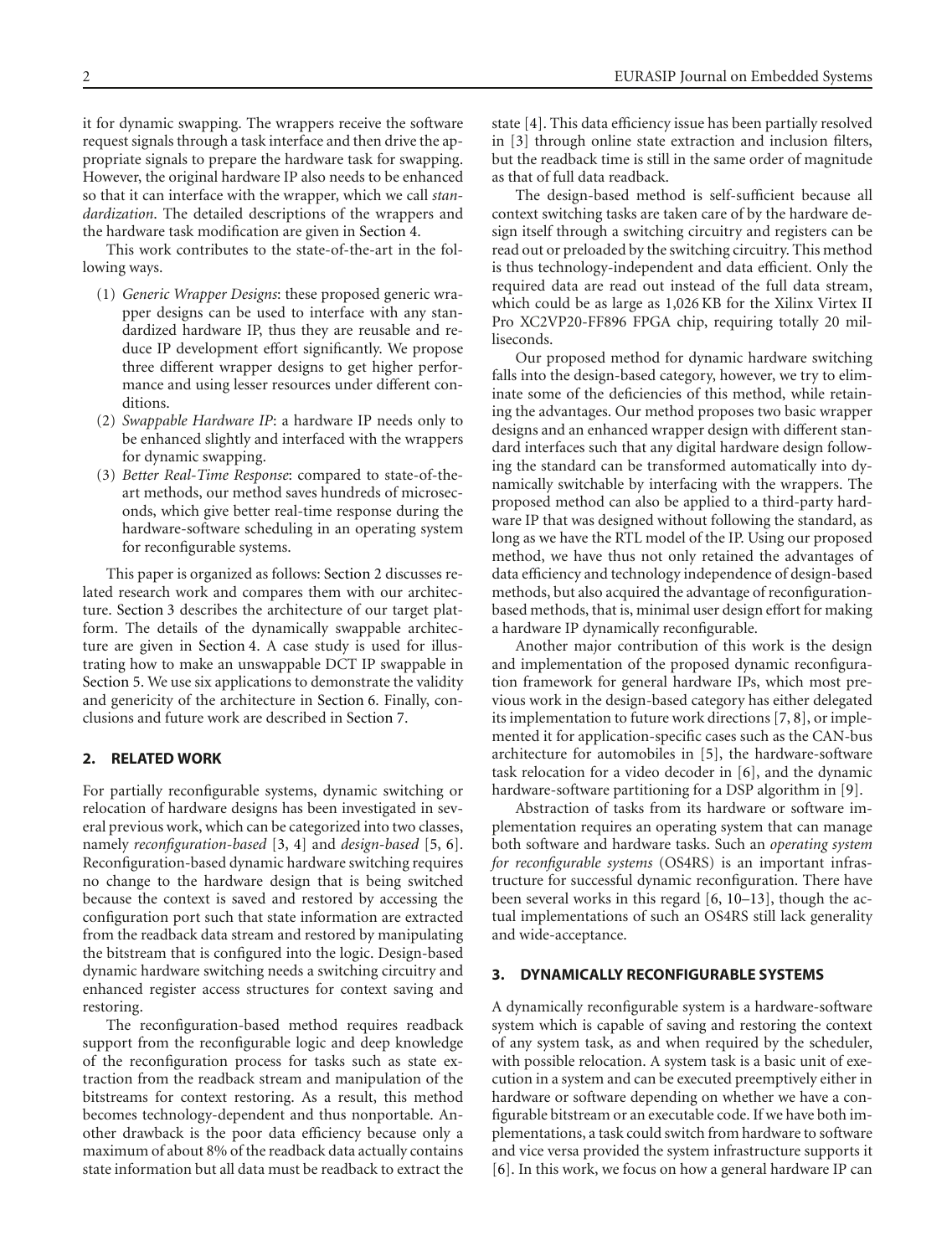

FIGURE 1: Dynamically reconfigurable system.

be made dynamically reconfigurable such that the context of a hardware task can be saved and restored.

The dynamically reconfigurable system, as illustrated in Figure 1, consists of a microprocessor attached to a system bus with a communication memory, and a dynamically reconfigurable logic component such as FPGA, within which hardware tasks can be configured and attached to a peripheral bus which in turn is connected through a bridge with the system bus. Each hardware task consists of a hardware IP, a wrapper, and a task interface. The hardware IP is an application-specific function such as a DCT or an H.264 video decoder. In this work, two basic wrapper designs and an enhanced wrapper design are proposed for dynamically swappable design and the implementation of one of them along with the standardizing hardware IP is used for demonstrating the practicality. The wrappers control the whole swap-out and swap-in processes of the hardware task. The task interface is an interface to a peripheral bus for data transfers in a hardware task. The task interface acts as a bus interface of the hardware task and is responsible for normal data transfer operations through the control, read, and write interfaces and for swapping and reconfiguration operations through the swap interface.

In this work, our target system is based on the Xilinx Virtex II Pro FPGA chip, with the IBM CoreConnect on-chip bus architecture. Swappable hardware tasks are attached to the *on-chip peripheral bus* (OPB), while the microprocessor and memory are attached to the *processor local bus* (PLB). The FPGA chip consists of *configurable logic blocks* (CLB), I/O blocks (IOB), embedded memory, routing resources, and an *internal configuration access port* (ICAP). Reconfiguration is achieved through the ICAP by configuring a bitstream.

The software task management in an OS4RS is similar to that in a conventional OS. The hardware task management is as shown in Figure 2, where the OS4RS uses a priority scheduling and placement algorithm. Each hardware task has a priority, arrival time, execution time, reconfiguration time, deadline, and area in columns. The OS4RS schedules and places the hardware tasks to be executed by swapping them into the reconfigurable logic and it also preempts running tasks by swapping them out and storing their contexts to the external communication memory. Reconfigurable resources, including CLB, IOBs, and routing resources, are managed and reconfiguration is controlled by the OS4RS through the ICAP.

# **4. DYNAMICALLY SWAPPABLE DESIGN**

Given the dynamically reconfigurable system architecture described in Section 3, we focus on how a digital hardware IP can be automatically transformed into a dynamically swappable hardware task. For a nonswappable hardware IP, three major modifications required to make it swappable include the standardization of the hardware IP for interfacing with a generic wrapper, the wrapper design itself for swapping the hardware IP, and a task interface for interfacing with the peripheral bus.

# *4.1. Standardizing hardware IP*

Since a combinational circuit is stateless, it can be swapped out from the reconfigurable logic as soon as it finishes the current computation. However, a sequential circuit is controlled by a *finite state machine* (FSM) through the present and next state registers. Generally, a hardware IP has one or more data registers for storing intermediate results of computation. The collection of the state registers and data registers constitutes the *task context*. A state is said to be *interruptible* if the hardware task can resume execution from that state after restoring the task context, either partially or fully. Not all states of a hardware task are interruptible. For the FSM of a GCD IP example given in Figure 3, only the INIT, RLD, and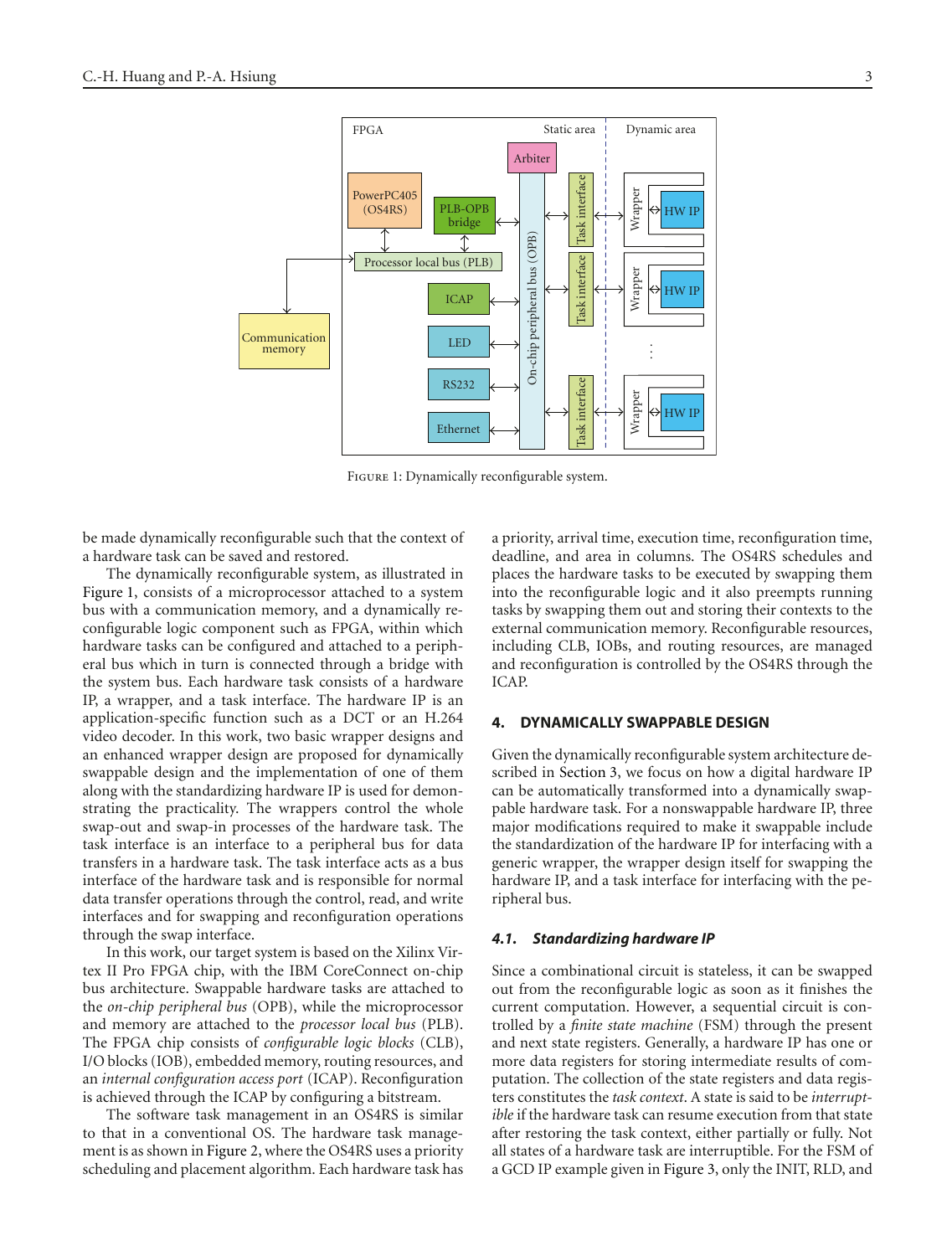

Figure 2: Hardware task scheduling and reconfiguration in an OS4RS.

CMP states are interruptible because the comparator results are not saved and hence we cannot resume from the NEG, EQ, and POS states.

The initial or the idle state is always interruptible. Any other state of a hardware IP can be made interruptible by adding or reusing registers provided the computation can be resumed after context restoring. However, extra resources are required, thus the benefit obtained by making a state interruptible should be weighed against the overhead incurred in terms of both logic resources and context saving and restoring time. In general, making a state interruptible allows the hardware task to be switched at that state, and thus the delays in executing other hardware tasks are reduced. Hence, making a state interruptible brings no benefit to the task itself, instead it may shorten the overall system schedule. The decision to make a state interruptible must be derived from an overall system analysis rather than from the perspective of the hardware task itself.

A hardware IP is standardized automatically by making the context registers accessible by the wrapper and by enhancing the FSM controller such that the IP can be stalled at each interruptible state. This is done in the same way as *design for test* (DFT) techniques that perform scan-chain insertions after the design is completed. Tool support is planned for the future. For the GCD IP, its standardized version that is dynamically swappable is shown in Figure 3, where the two registers are made accessible to the wrapper (swap circuitry) and the FSM is modified such that the IP can be stalled in the CMP state. Furthermore, a standardized hardware IP needs to be combined with either one of the basic wrapper designs [14] or an enhanced wrapper design for being enhanced with

the capability for dynamic swapping. Two basic wrapper designs and an enhanced wrapper design are introduced and their interfacing is illustrated as follows.

#### *4.2. Basic wrapper designs*

Two basic wrapper architectures, namely *last interruptible state swap* (LISS) wrapper and *next interruptible state swap* (NISS) wrapper, are proposed for controlling the swapping of a hardware circuit into and out from a reconfigurable logic such that all swap circuitry is implemented within the wrappers with minimal changes to the hardware IP itself. As shown in Figure 4, the wrapper architectures consist of a *context buffer* (CB) to store context data, a data path for data transfer, a *swap controller* (SC) to manage the swapout and swap-in activities, and some optional *data transformation components* (DTCs) for (un)packing data types. A generic wrapper architecture interfaces with a hardware IP and a standard task interface that connects with a peripheral bus. The difference between the two wrappers lies in the swap-out mechanism and the hardware state in which the IP is swapped out. The LISS wrapper stores the IP context at each interruptible state, thus the IP can be swapped out from the last interruptible state whenever there is a swap request. The NISS wrapper requires the IP to execute until the next interruptible state, store the context, and then swap out. In Figure 4, the LISS wrapper does not include the W\_interrupt and swap fin signals, while the NISS wrapper does (signals are highlighted using dotted arrows). The different swap-out processes and the same swap-in process are described as follows.

#### *4.2.1. LISS wrapper swap-out*

At every interruptible state, the context of hardware IP is stored in a *context buffer* using the Wout\_State and Wout\_cdata signals. When there is a swap\_out request from the OS4RS for some hardware task, the wrapper sends an Interrupt signal to the microprocessor to notify the OS4RS that (1) the context data stored in the context buffer can be read and saved into the *communication memory*, and (2) the resources can be deallocated and reused (reconfigured). The swap-out process is thus completed. This wrapper can be used for hardware circuits whose context data size is less than that of the context buffer, as a result of which all context data can be stored in the context buffer using a single data transfer.

# *4.2.2. NISS wrapper swap-out*

When there is a swap out request from the OS4RS for some hardware task, the *swap controller* in the wrapper sends a swap signal (asserted high) to the hardware IP, which starts the whole swap\_out process. However, the hardware IP might be in an unswappable state, thus execution is allowed to continue until the next swappable state is reached. At a swappable state, the context of hardware IP, including current state information and selected register data, is stored in a *context buffer* in the wrapper using the Wout<sub>-State</sub> and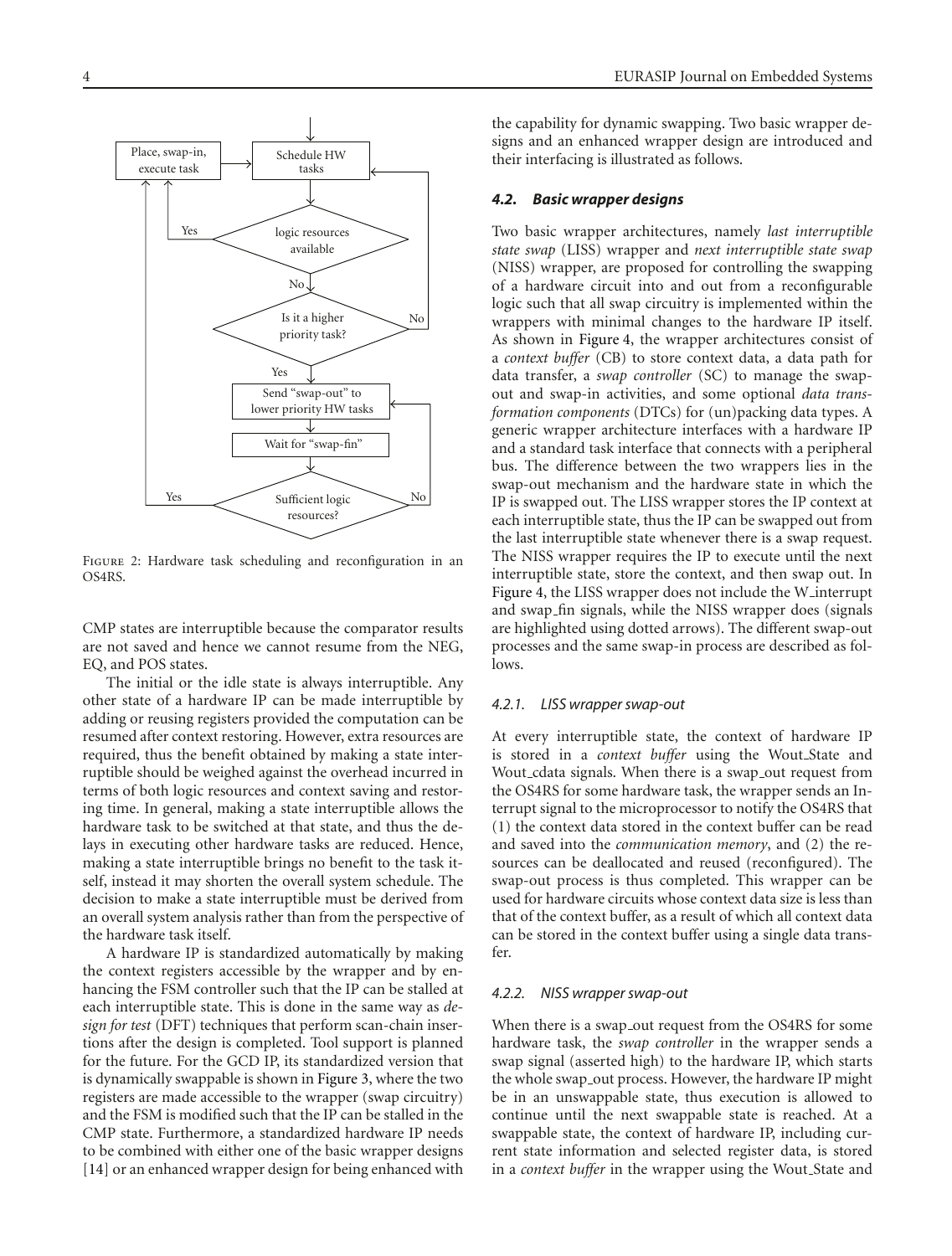

Figure 3: Swappable GCD circuit architecture.

Wout cdata signals. The hardware IP then sends an acknowledgment W interrupt to the wrapper that the swap-out process can continue. The wrapper sends an Interrupt signal to the microprocessor to notify the OS4RS that the context data stored in the context buffer can be read and saved into the *communication memory*. This wrapper can be used when the context data size is larger than that of the context buffer by repeating the process of storing into buffer, interrupting microprocessor, and reading into memory. Finally, when all context data have been stored into the communication memory, the wrapper sends a swap\_fin signal to the task interface, thus notifying the OS4RS that the resources occupied by the IP can be deallocated and reused. The swap-out process is thus completed.

#### *4.2.3. Swap-in*

When a hardware task is scheduled to be executed, the OS4RS configures the corresponding hardware IP with wrapper and task interface into the reconfigurable logic using the *internal configuration access port* (ICAP), reloads the context data from the communication memory to the context buffer in the wrapper, and sends a swap in request to the swap controller, which then starts to copy the context data from the buffer to the corresponding registers in the IP using Win State and Win cdata. After all context data are restored, the swap controller sends a swap signal (asserted low) to the hardware IP, which then continues from the state in which it was swapped out.

It must be noted here that context data might be of different sizes for different hardware IPs, so data packing and unpacking are performed using the *data transformation component* (DTC) within the wrapper. For the standardized GCD IP example given in Figure 3, there are two 8-bit X<sub>-</sub>Wout<sub>-cdata</sub> and Y<sub>-</sub>Wout<sub>-cdata</sub> signals from the IP,

which are packed by the DTC in the wrapper into a 32-bit Out context signal for storing into communication memory through the peripheral bus. The other signals in Figure 4 are used for normal IP execution.

# *4.3. Task interface*

The task interface, as illustrated in Figure 4, acts as a bus interface of the hardware task. A task interface consists of a *read interface* and a *write interface* to control read and write operations, respectively, a *control interface* to manage IP-related control signals, a *swap interface* to manage the swapping process and reconfiguration of the hardware design, a *bus control interface* to deal with the interactions between the bus and above interfaces. The task interface presently supports the CoreConnect OPB only. The PowerPC 405 and communication memory are bound on the CoreConnect PLB bus, where the PowerPC 405 can interact with the hardware tasks on the OPB bus by utilizing the PLB-OPB bridge as shown in Figure 1. The PLB-OPB bridge is the OPB master and it is responsible for communicating the signals from the PowerPC 405 to the hardware tasks, while the swappable hardware tasks along with wrappers are the OPB slaves. In the future, we will design different task interfaces for other peripheral buses such as AMBA APB. By changing the task interface, a swappable hardware IP can be connected to different peripheral buses.

## *4.4. Enhanced wrapper design along with OPB IPIF*

In this section, an enhanced LISS wrapper along with OPB *intellectual property interface* (IPIF) architecture is proposed, where the OPB IPIF architecture provides additional optional services to standardize functionality that is common to many hardware IPs and to reduce hardware IP development effort. As shown in Figure 5, a swappable hardware design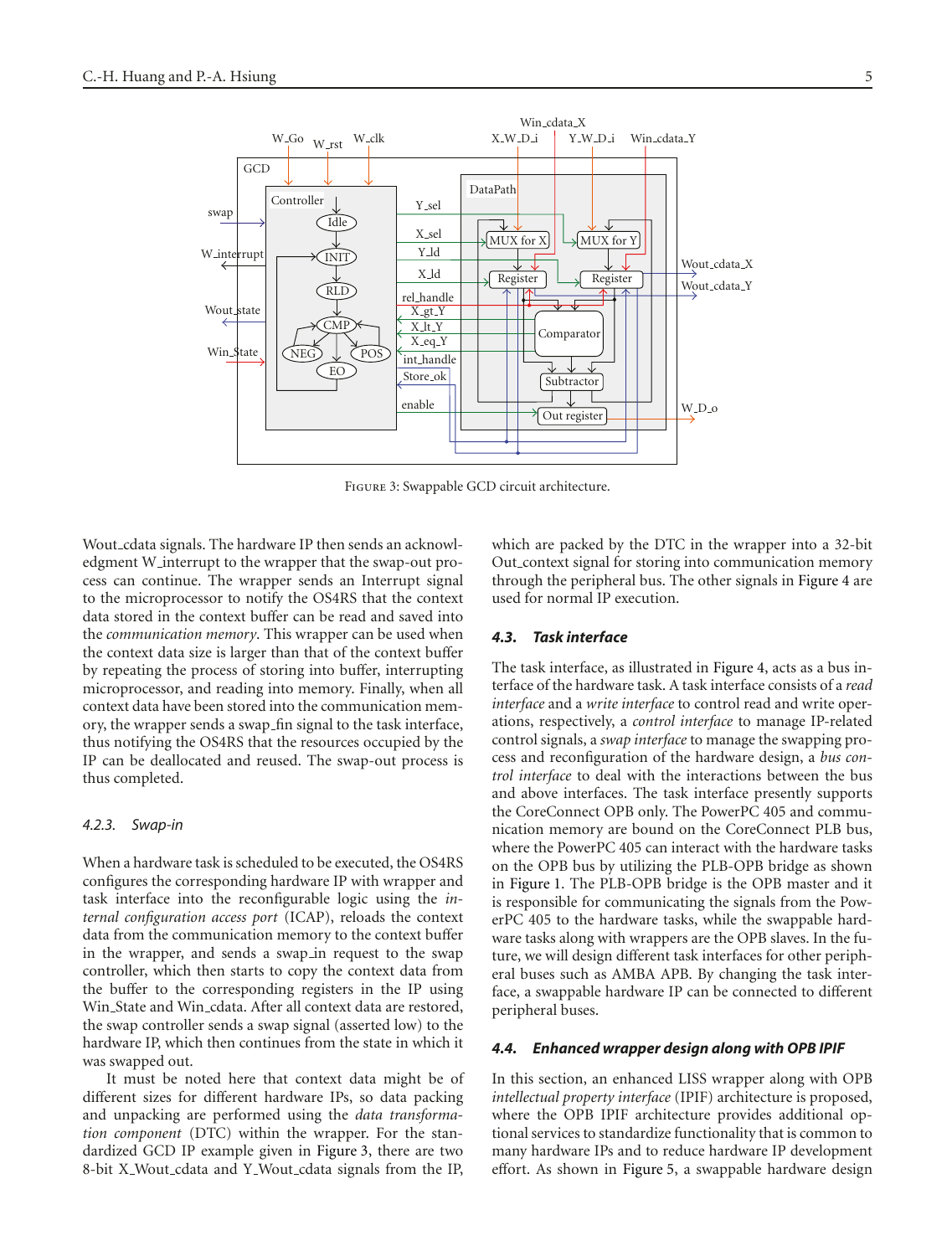

Figure 4: Wrapper architecture and interfaces.

along with the enhanced LISS wrapper is specified as an OPB IPIF slave, where the OPB IPIF architecture consists of a *reset* component to reset a hardware IP, an *Addr decode* to decode the OPB address, a *slave interface* to provide software accessible registers, a *Write FIFO* and a *Read FIFO* for write and read data transfers, respectively, and an *IP interconnect* (IPIC) for connecting the user logic to the IPIF services.

For this enhanced LISS wrapper design, the basic data transfers are directly accessed by the *slave interface* instead of the *datapath* in the LISS wrapper, while the context data is stored in the *Write FIFO* and *Read FIFO* in place of the *context buffer* in the LISS wrapper. The DTC component in the wrapper is responsible for (un)packing data type, where the signals In context and Out context are used for transferring context data packages from *Write FIFO* or to *Read FIFO*. By using the Xilinx EDK tool [15], the size of *Write FIFO* and *Read FIFO* can be adjusted to fit that of the context data, which makes context data transfers to be not only unrestricted by the context buffer size, but also to provide the capability of dealing with larger context data size similar to the NISS wrapper. Furthermore, when using the Xilinx EDK tool, the number of software accessible registers is decided according to the swap-out and swap-in activities, the data transfers of a hardware IP, and all required control signals.

The swap-in and swap-out processes of the enhanced LISS wrapper are similar to those of the LISS wrapper in addition to the signal swap fin for notifying the OS4RS to read the context data in the *Read FIFO*, instead of the signal Interrupt in the LISS wrapper. In order to demonstrate the feasibility of our swappable hardware design, a swappable IP with our enhanced LISS wrapper design, which is implemented on the Xilinx ML310 embedded development platform [16], will be introduced in Section 5.

# **5. CASE STUDY: A SWAPPABLE DCT HARDWARE TASK**

As shown in Figure 6, a design flow for dynamically swappable hardware design is proposed, and a *discrete cosine transform* (DCT) IP with our enhanced LISS wrapper design, which is implemented on the Xilinx ML310 embedded development platform, is used for illustrating how to make an unswappable DCT IP swappable.

A DCT IP transforms an image having 128 blocks of size  $8 \times 8$  pixels, in which a block is read and saved at a time into an  $8 \times 8$  array, called Block\_i. Another  $8 \times 8$  array, called Block o, is used for saving the results, where each result is produced in turn using all data of Block i. After analyzing the DCT design, the context data, including all data of Block i and the row and column indices of the present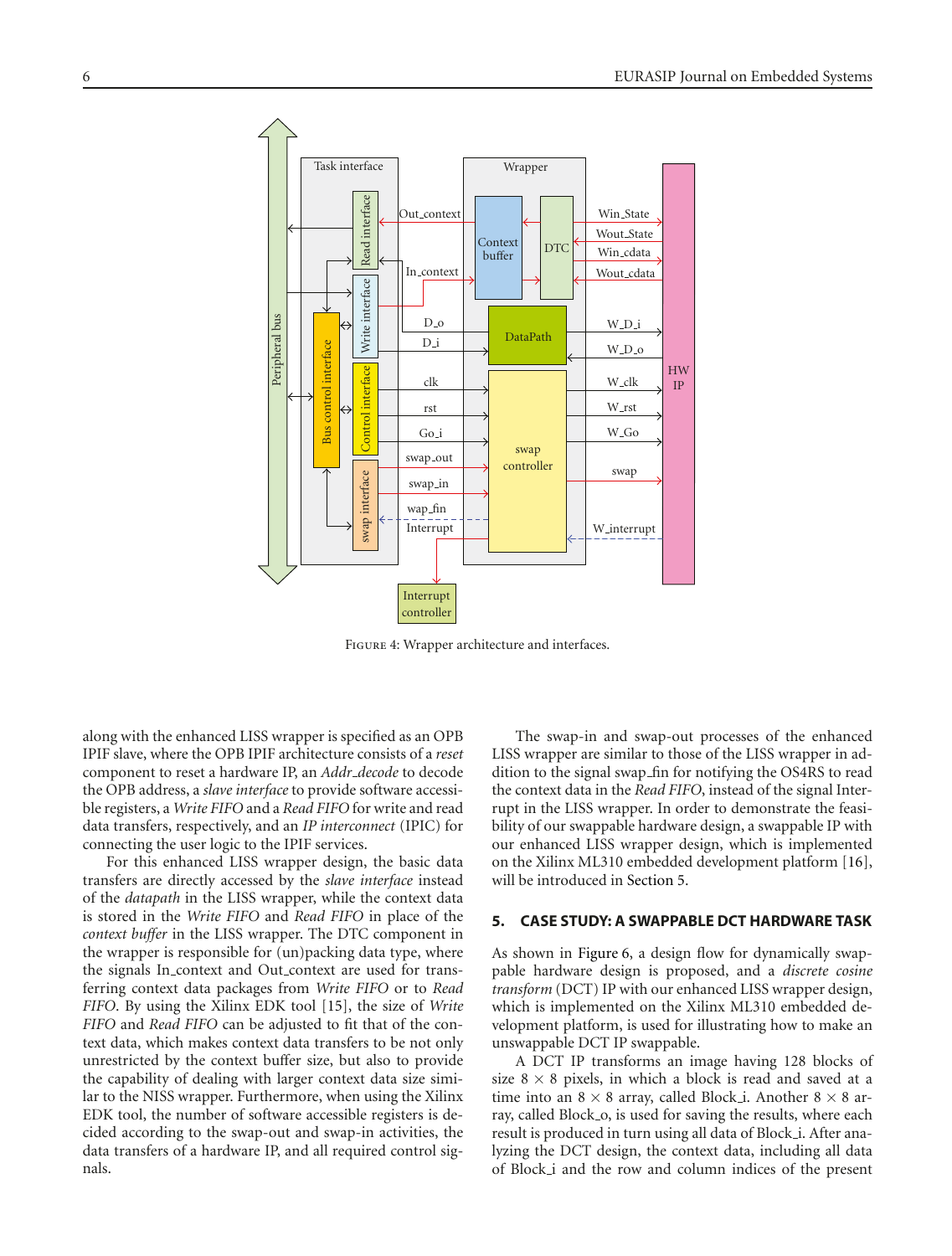

Figure 5: Enhanced LISS wrapper architecture.

iteration, are recorded. The DCT IP needs to be standardized for accessing the context data as shown in Figure 7, and combined with our enhanced LISS wrapper, as shown in Figure 5, by connecting with the Win State, Wout State, Win cadta, Wout cdata, and swap signals. By using Xilinx EDK tool, a swappable DCT hardware task, including a swappable DCT IP and our enhanced LISS wrapper, is designed as a slave attached to the OPB bus, where the size of FIFOs and the number of software accessible registers are decided according to the analysis results of context data.

The design flow for swappable hardware design is illustrated in Figure 6 and designed on follows. Owing to the Xilinx EDK tool being suitable only for full chip design, the netlist of the swappable DCT IP with the wrapper is extracted. Furthermore, the HDL of top module is modified for fitting the constraint on partial reconfiguration design flow and bus macros are added to reconnect a swappable DCT hardware task with the OPB bus. Finally, the netlist of the new top module is regenerated. After following the above process and then using the partial reconfiguration design flow [17], the full bitstream and the partial bitstream of swappable DCT task are generated. The design flow for dynamically swappable hardware design is thus completed. The complete result of a dynamically swappable DCT hardware task in a partially reconfigurable system is shown in Figure 8, where the dynamic module of the swappable DCT hardware task, and the static module including two PowerPC405 microprocessors, an ICAP, a PLB bus, and an OPB bus, and the bus macros for connecting the dynamic module with the static module, are highlighted for displaying the relative location of each component in the FPGA.

# **6. EXPERIMENTS**

In order to demonstrate the feasibility of our proposed swappable hardware design, six different hardware IPs are used for analyzing the overhead of IP standardization and comparing the time for context switching with that required by reconfiguration-based method.

#### *6.1. Resource overhead analysis*

We performed all our experiments on the Xilinx Virtex II Pro XC2VP20-FF896 FPGA chip that is organized as a CLB matrix of 56 rows and 46 columns, including 18,560 LUTs and 18,560 flip-flops. All swappable hardware tasks are connected to a 32-bit CoreConnect OPB bus operating at 133 MHz. For the experiments, we synthesized and simulated the swappable versions of the hardware IPs. The OS4RS running on the PowerPC was based on an in-house extension of the Linux OS. There was no specific application running to avoid inaccuracies in experimental results.

We standardized six different hardware IPs, as described in Section 4.1, implemented the generic wrappers, as discussed in Sections 4.2 and 4.4. We used the Synplify synthesis tool and the ModelSim simulator to verify the correctness of the wrapper and the modified hardware IP designs. We compared the original hardware IP designs with the new swappable ones for each example.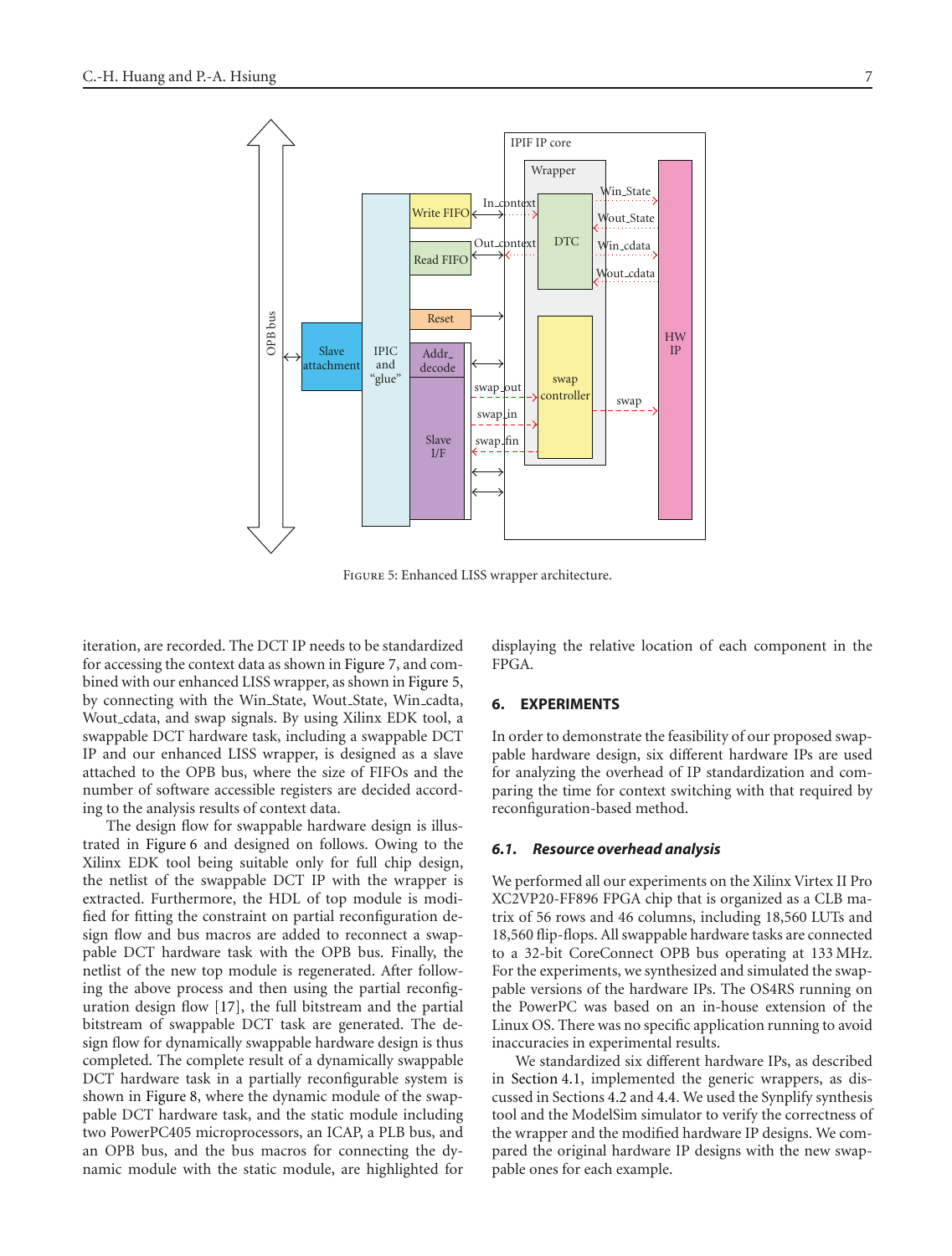

Figure 6: Design flow for swappable hardware designs.

The examples included two GCDs as shown in Figure 3, a traffic light controller (TLC), a multiple lights controller (MLC), and a *data encryption standard* (DES) design, and a DCT as shown in Figure 7. The GCD can be swapped out in the middle of calculating the greatest common divisor of two 8-bit or 32-bit integers and swapped in to continue the computation. The computation results were verified correct for all test cases. The TLC drives the red light for 9 clock cycles, the yellow light for 2 clock cycles, and the green light for 6 clock cycles. The TLC can be swapped out and continue from where it left. The MLC is an extension of the TLC with more complex light switching schemes. The DES is a more complex design that can effectively demonstrate the practicality of the proposed swappable design. The DCT design transforms an image having 128 blocks of size  $8 \times 8$  pixels. All the IPs were made swappable, interfaced with the wrapper and the swapping was verified correct in the sense that they finished their computations correct irrespective of when they were interrupted.

The resource overhead required for making a hardware IP swappable includes the extra resources required to make the context registers and the current state register visible. Our synthesis results and comparisons are given in Table 1, where making a hardware IP to interact with the enhanced LISS wrapper and that with the LISS wrapper are the same so that the first three examples include only two cases. We can observe that the overheads in making the IPs swappable seem to be around 60% for the simple 8-bit GCD and the TLC examples, while for the more complex 32-bit GCD and MLC examples the overhead is only 22%∼33%, which shows that the overhead in resources depends only on the amount of context data to be saved and restored and the number of interruptible states, and does not depend on the complexity of the full hardware design. The original DES design is synthesized into thirty-two  $64 \times 1$  ROMs. Making the DES design swappable, it needs an extra 51% or 47% flip-flops but only 2% LUTs, in terms of the available FPGA resources, the overhead is quite small. The swappable DCT needs 33% more flip-flops, but −13% or −14% less LUTs due to synthesis compiler optimization. One can observe that flip-flop overheads are high, but the LUTs overheads are low. The increase in flip-flop is mainly due to the need for extra I/O registers for storing context data. However, since there are usually a large number of unused flip-flops in the CLBs of a synthesized circuit, the design after placement and routing will not result in a significant increase in the CLB count. The reduction in LUTs after standardization of the DCT circuit is due to all context registers being made accessible in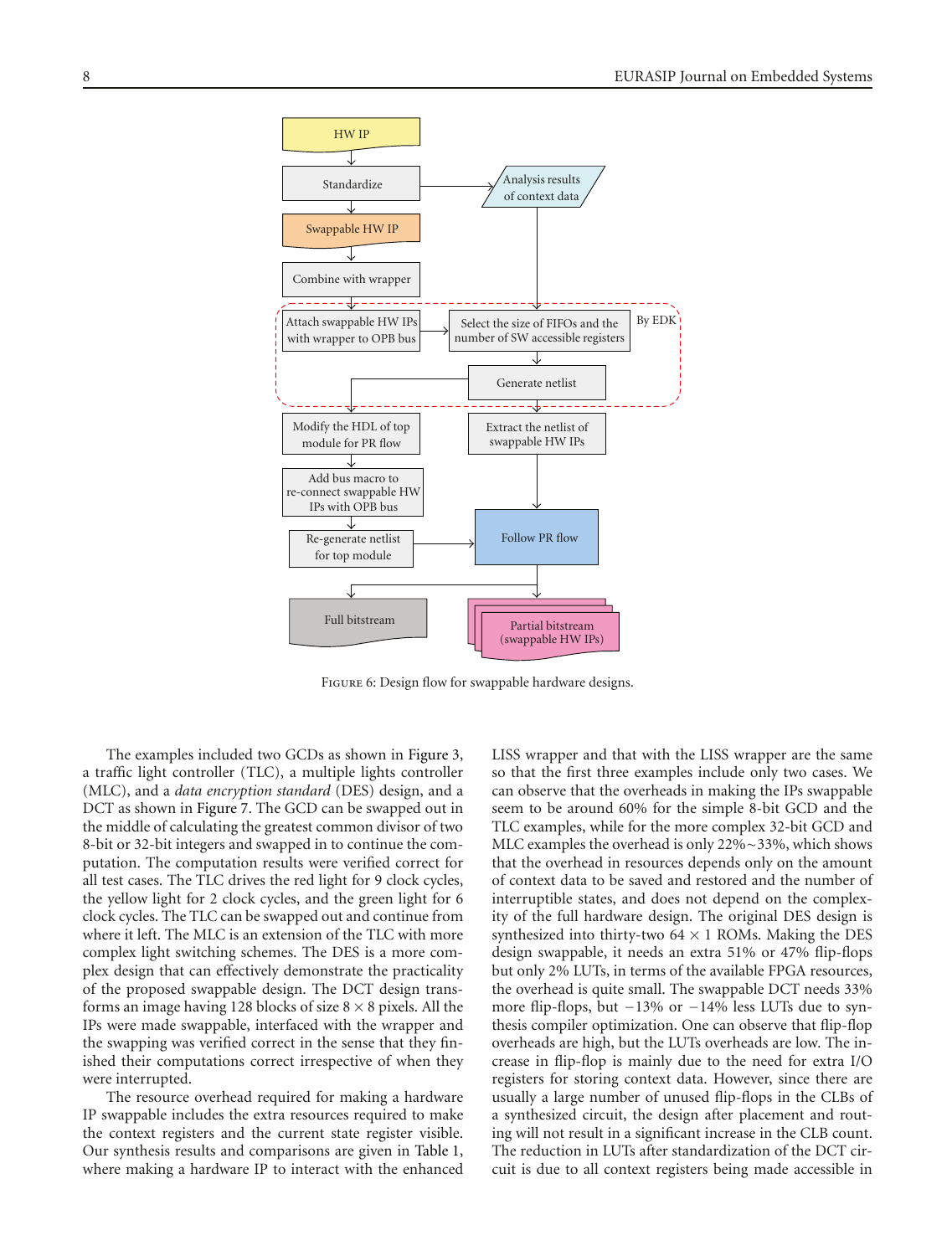

Figure 7: Swappable DCT circuit architecture.



Figure 8: Swappable DCT design along with enhanced LISS wrapper.

parallel, which results in the elimination of multipliers and multiplexers and thus fewer LUTs in the swappable circuit. The complex DCT design more explicitly shows the feasibility of our proposed swappable design. For task  $G_8$ , the FF and LUT overheads are 54% and 42% for LISS, and 70% and 52% for NISS, respectively. We can observe that the overheads in making the IPs swappable for interfacing with the LISS wrapper are smaller than that for interfacing with the NISS wrapper. This is due to the lesser number of signals in LISS wrapper and the more complex circuitry in NISS wrapper for transferring context data of sizes greater than that of context buffer. The implementation results obviously show that the extra FPGA resources required for making a hardware IP swappable are only dependent on the amount of context data and the number of interruptible states, where

TABLE 1: Synthesis results and resource overheads.

| <b>HW</b>  | V                | $D_{C}$ |      | FF         |       | <b>LUT</b> |            |       |  |
|------------|------------------|---------|------|------------|-------|------------|------------|-------|--|
|            |                  | (bits)  | IP   | <b>SIP</b> | $+$ % | IP         | <b>SIP</b> | $+$ % |  |
| <b>TLC</b> | N                | 3       | 6    | 10         | 66    | 24         | 43         | 79    |  |
|            | L/E              |         |      | 10         | 66    |            | 39         | 62    |  |
| <b>MLC</b> | N                | 3       | 13   | 17         | 30    | 63         | 77         | 22    |  |
|            | L/E              |         |      | 17         | 30    |            | 77         | 22    |  |
| $G_8$      | $\overline{N}$   | 19      | 31   | 53         | 70    | 80         | 122        | 52    |  |
|            | L/E              |         |      | 48         | 54    |            | 114        | 42    |  |
| $G_{32}$   | $\boldsymbol{N}$ | 67      | 103  | 169        | 64    | 270        | 360        | 33    |  |
|            | E                |         |      | 168        | 63    |            | 365        | 35    |  |
| DES        | $\boldsymbol{N}$ | 836     | 137  | 207        | 51    | 589        | 603        | 2     |  |
|            | E                |         |      | 202        | 47    |            | 603        | 2     |  |
| DCT        | N                | 1030    | 1573 | 2094       | 33    | 1339       | 1152       | $-13$ |  |
|            | Е                |         |      | 2103       | 33    |            | 1140       | $-14$ |  |

V: version, *DC*: context data size, *G*8: 8-bit GCD, *G*32: 32-bit GCD, *L*: LISS wrapper, *N*: NISS wrapper, *E*: enhanced LISS wrapper, IP: IP resource usage, SIP: swappable IP resource usage, +%: % of overheads in SIP compared to IP.

the amount of resource overhead compared to the original hardware IP are getting lesser and lesser for more and more complex hardware designs, and when compared to the total available FPGA resource the overheads are negligible.

#### *6.2. Efficiency analysis*

We now analyze the performance of the proposed wrappers. Given context data of *DC*-bits, context buffer of *DB*bits, each FIFO entry of *D<sub>F</sub>*-bits, data transformation rate of *RT* bits/cycle, buffer data load rate of *RB* bits/cycle, FIFO entry load rate of *RF* bits/cycle, peripheral bus data transfer rate of *RP* bits/cycle, peripheral bus access time of *TA* cycles,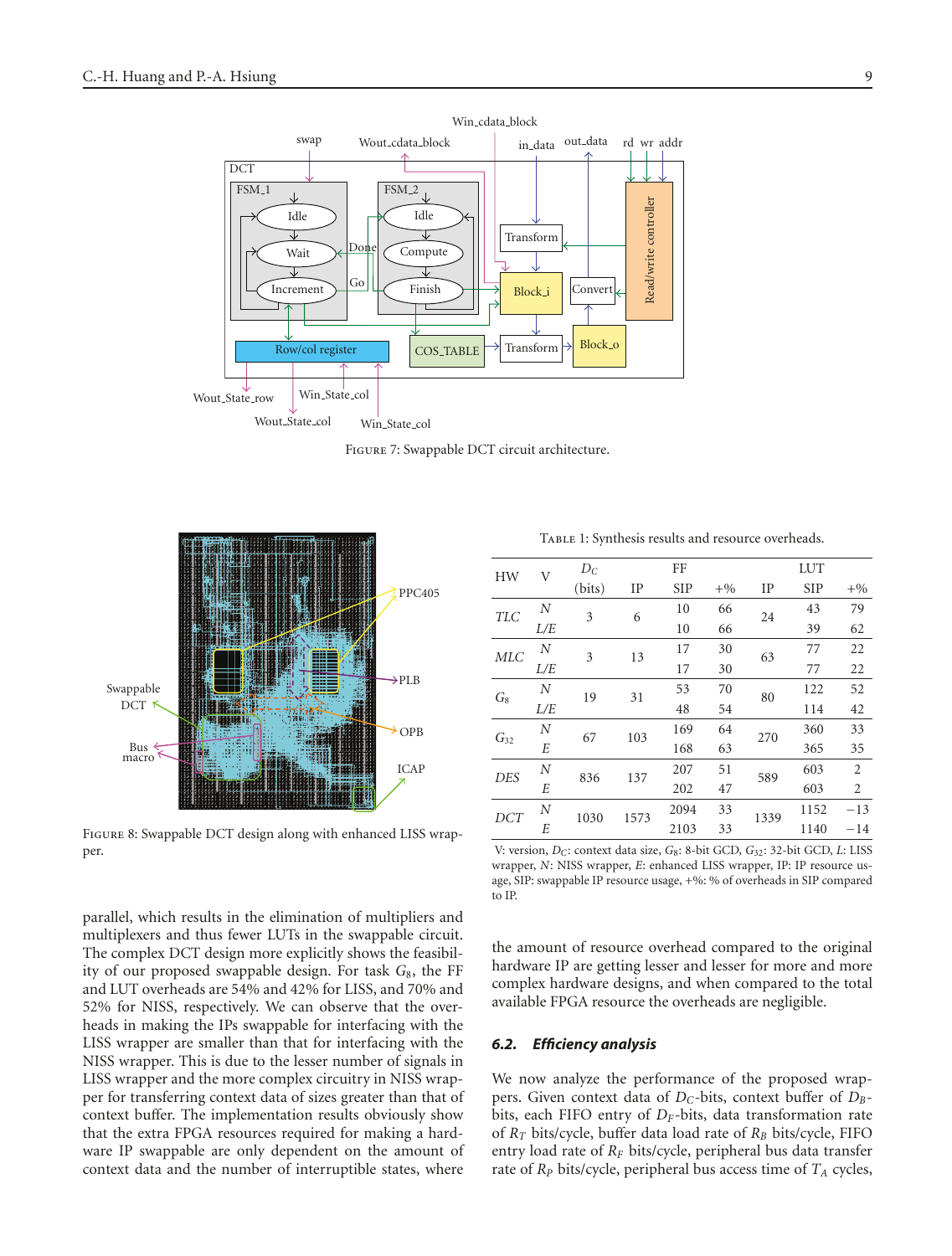|            | V | $T_{\mathcal E}$ |                | swap-out |                | swap-in        |         | $T_R$                  | $T_{SO}$  | $T_{SI}$  | Task relocate |                   |              |
|------------|---|------------------|----------------|----------|----------------|----------------|---------|------------------------|-----------|-----------|---------------|-------------------|--------------|
|            |   |                  | $T_B$          | $T_P$    | $T'_{SO}$ (ns) | $T_B$          | $T_{P}$ | $T_{SI}^{\prime}$ (ns) | (ns)      | $(\mu s)$ | $(\mu s)$     | Our ( <i>u</i> s) | $RMB(\mu s)$ |
| TLC        | N | 17               | 3              | 3        | 64             | $\overline{2}$ | 3       | 50                     | 46,336    | 46.4      | 46.3          | 92.7              | 496.7        |
|            |   |                  | $\overline{2}$ | 3        | 39             | $\overline{2}$ | 3       | 39                     | 42,025    | 46.4      | 46.3          | 92.7              |              |
|            | E |                  | 2              | 3        | 39             | $\overline{2}$ | 3       | 39                     |           | 46.4      | 46.3          | 92.7              |              |
| MLC        | N | 33               | 3              | 3        | 64             | 2              | 3       | 50                     | 83,243    | 83.3      | 83.2          | 166.5             | 582.5        |
|            |   |                  | $\overline{2}$ | 3        | 50             | $\overline{2}$ | 3       | 50                     | 83,243    | 83.3      | 83.2          | 166.5             |              |
|            | E |                  | $\overline{2}$ | 3        | 50             | 2              | 3       | 50                     |           | 83.3      | 83.2          | 166.5             |              |
| $G_8$      | N |                  | 4              | 3        | 46             | 2              | 3       | 38                     | 131,465   | 131.5     | 131.5         | 263.0             | 619.9        |
|            | L | 511              | $\overline{c}$ | 3        | 38             | $\overline{2}$ | 3       | 38                     | 122,844   | 131.5     | 131.5         | 263.0             |              |
|            | E |                  | 2              | 3        | 38             | 2              | 3       | 38                     |           | 131.5     | 131.5         | 263.0             |              |
| $G_{32}$   | N | 1671             | 11             | 9        | 157            | 5              | 9       | 108                    | 387,931   | 388.0     | 388.0         | 776.0             | 1038.1       |
|            | E |                  | 9              | 9        | 140            | 3              | 9       | 92                     | 401,589   | 401.7     | 401.6         | 803.3             |              |
| <b>DES</b> | N | 1,424            | 84             | 81       | 962            | 55             | 81      | 840                    | 649,784   | 650.7     | 650.6         | 1301.3            | 2183.8       |
|            | E |                  | 58             | 81       | 917            | 29             | 81      | 763                    | 649,784   | 650.7     | 650.6         | 1301.3            |              |
| <b>DCT</b> | N |                  | 100            | 99       | 1,600          | 66             | 99      | 1,309                  | 1,267,481 | 1269.0    | 1268.7        | 2537.8            | 4278.2       |
|            | E | 71,552           | 68             | 99       | 1,292          | 34             | 99      | 1,018                  | 1,254,278 | 1255.5    | 1255.2        | 2510.7            |              |
|            |   |                  |                |          |                |                |         |                        |           |           |               |                   |              |

Table 2: Time overheads for swap-out and swap-in.

RBM: Reconfiguration-based method, *T<sub>E</sub>*: execution time (in IP clock cycles),  $T_B = (D_B/R_T) + (D_B/R_B)$  or  $T_B = (D_F/R_T) + (D_F/R_F)$  (in IP clock cycles),  $T_P = T_A + (D_B/R_P)$  or  $T_P = T_A + (D_F/R_P)$  (in bus cycles),  $T_{SO}' = T_{SO} - T_R$  (in nanoseconds),  $T_{SI}' = T_{SI} - T_R$  (in nanoseconds).

transition time of  $T_I$  cycles to go to an interruptible state  $(T_I$  is 0 for LISS), and reconfiguration time of  $T_R$  cycles, the swap-out and swap-in processes require time  $T_{SO}$  and  $T_{SI}$ , respectively, for both the NISS and the LISS wrappers as shown in (1), while that for the enhanced LISS wrapper is as shown in (2):

$$
T_{SO} = T_I + \left\lceil \frac{D_C}{D_B} \right\rceil \times \left( \frac{D_B}{R_T} + \frac{D_B}{R_B} + T_A + \frac{D_B}{R_P} \right) + T_R,
$$
  
\n
$$
T_{SI} = T_R + \left\lceil \frac{D_C}{D_B} \right\rceil \times \left( \frac{D_B}{R_T} + \frac{D_B}{R_B} + T_A + \frac{D_B}{R_P} \right).
$$
\n(1)

Both swap times are dominated by the reconfiguration time *T<sub>R</sub>*. For Xilinx XC2VP20-FF896 FPGA chip, the reconfiguration clock runs at 50 MHz such that a byte can be configured in 20 nanoseconds, however a full bitstream is 1,026,820 bytes, which means a full chip configuration requires around 20 milliseconds. However, all other times in (1) and (2) are only a few cycles, in the nanoseconds order of magnitude. The wrapper overhead as shown in the experiments accounts for at most 2 cycles assuming that the context buffer can be loaded in 1 cycle. Our design-based dynamic reconfiguration approach is very data-efficient because the readback time required by reconfiguration-based methods [3, 4] is also in the same order of magnitude as the reconfiguration time *TR*:

$$
T_{SO} = \left\lceil \frac{D_C}{D_F} \right\rceil \times \left( \frac{D_F}{R_T} + \frac{D_F}{R_F} + T_A + \frac{D_F}{R_P} \right) + T_R,
$$
  
\n
$$
T_{SI} = T_R + \left\lceil \frac{D_C}{D_F} \right\rceil \times \left( \frac{D_F}{R_T} + \frac{D_F}{R_F} + T_A + \frac{D_F}{R_P} \right).
$$
\n(2)

As shown in Table 2, the time overheads in swapping out and swapping in for all the examples consume only a few cycles and are in the order of nanoseconds. From Table 2, we can observe that not only is swapping faster with the LISS wrapper or the enhanced LISS wrapper, but their simpler circuities also require lesser reconfiguration time  $T_R$ , compared to NISS. However, as mentioned before, LISS wrappers can only be used when the IP context size is not greater than that of the context buffer size, but the enhanced LISS wrapper can be unrestricted to the context buffer size and efficient than the NISS wrapper when the IP context size is greater than that of the context buffer size. We can thus conclude that the enhanced LISS wrapper is suitable for dynamically swappable hardware design irrespective of the context data size. It is assumed here that  $T_I = 0$  because the time to transit to a swappable state is not a fixed one and depends on when the OS4RS sends in the swap signals. We assume typical OPB read and write data transfers for swapout and swap-in, respectively; hence, each of them needs 3 bus cycles for a single 32-bit data transfer. Comparing the time required for a task relocation, that is, one swap-out and one swap-in, our proposed design-based method performs better than the reconfiguration-based methods (RBM) [3]. From the experimental results, RBM methods not only require a reconfiguration time of 648 microseconds for DES and 1473.2 *µ*s for DCT, but they also require a readback time of 887.8 *µ*s for DES and 1331.8 microseconds for DCT, while we reduce 40*.*4% and 40*.*6% for the NISS wrapper, and 40*.*4% and 41*.*3% for the enhanced LISS wrapper, respectively, of the time required by reconfiguration-based methods, respectively, for the larger DES and DCT examples. We are thus saving much time, which is important for hard realtime systems. Even though additional reconfiguration time